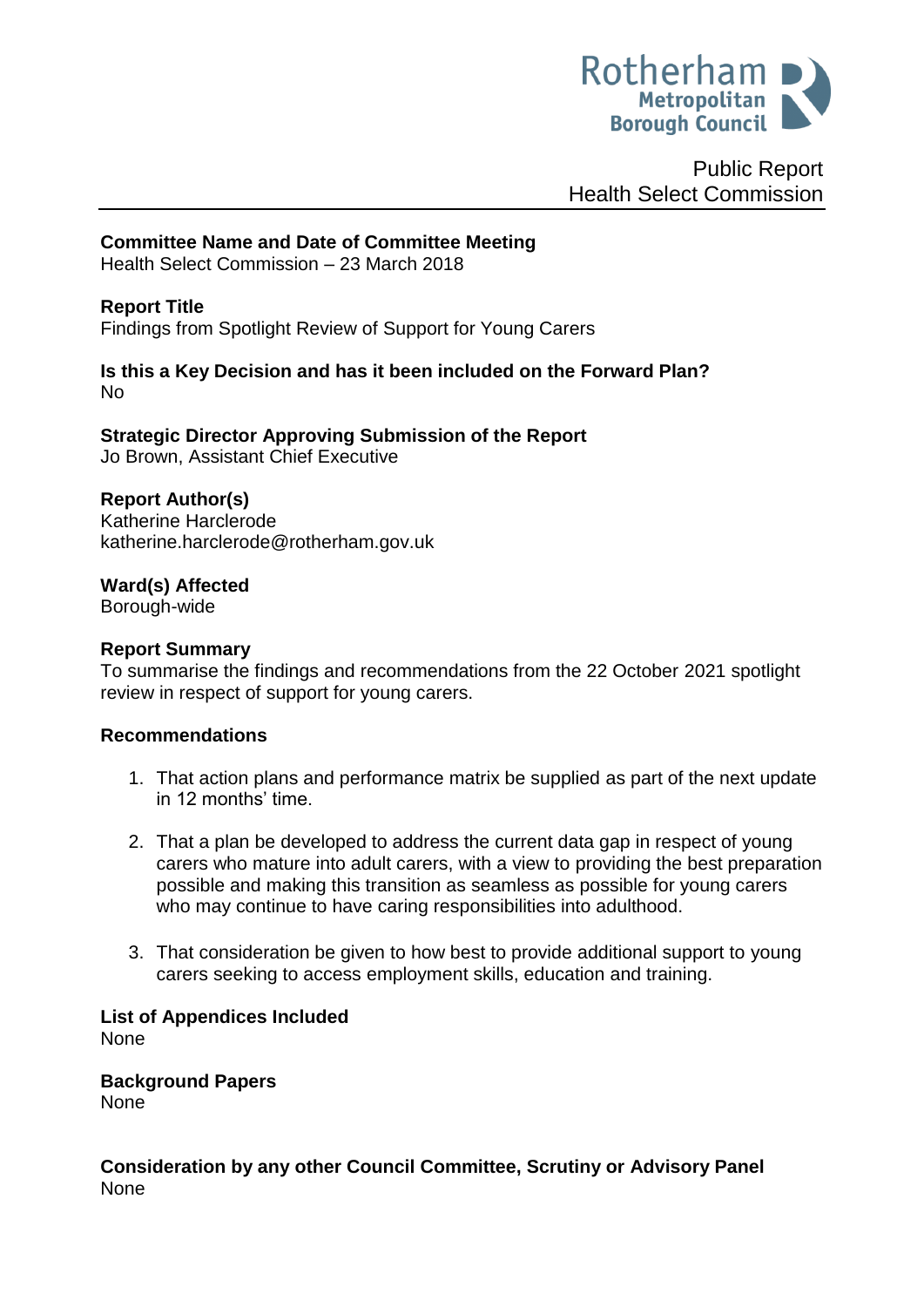**Council Approval Required** No

**Exempt from the Press and Public** No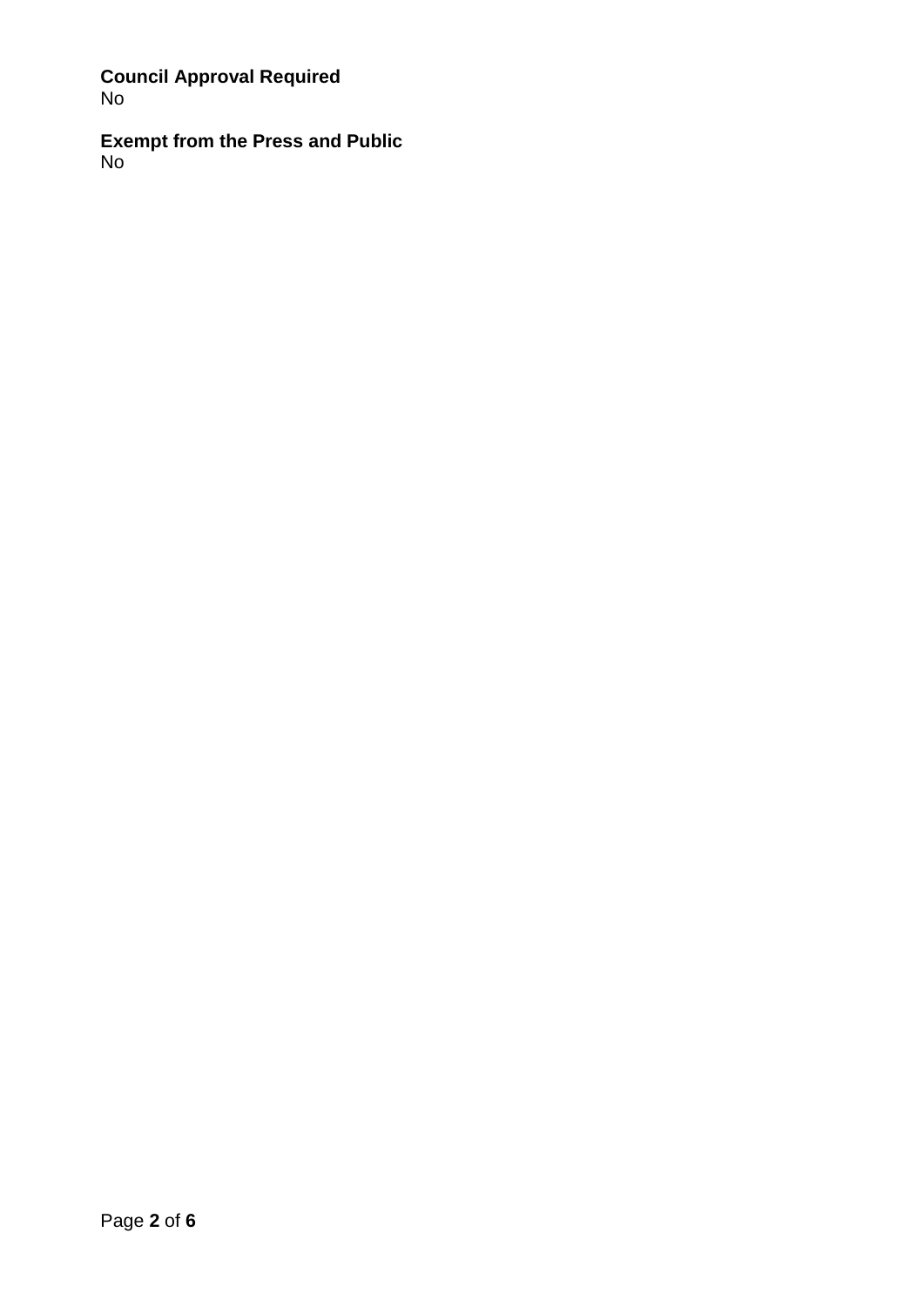# **[Findings from Spotlight Review of Support for Young Carers](#page-0-0)**

## **1. Background**

1.1 As part of the discussions of the Adult Carer's Strategy at the 8 July meeting of Health Select Commission, a spotlight review was undertaken in tandem with Improving Lives Select Commission to examine the support available for young carers both during the pandemic and entering the recovery phase. Members met with service leads from the Council's Early Help Service and partner organisation Barnardo's on 22 October 2021.

### **2. Key Issues**

- 2.1 Members sought assurances that robust and proactive efforts are made to identify Young Carers who are in need of support. Members requested to be kept informed of high-level action plans. Members also expressed concerns around unmet needs in the Borough and indicated interest in the outcomes of the targeted engagement programme. The response from service leads in the Council and Barnardo's provided assurances that young carers are proactively sought out. The family support elements of Early Help are robustly assessed, and it was noted that not all young carers who are supported through Early Help and other partners are necessarily known to Barnardo's. It was also noted that Housing Officers, for example, can be important eyes and ears to identify a need early. This is everyone's responsibility.
- 2.2 Members also requested clarification around the allocation of moneys to help young carers. The Covid Outbreak Management Funds (COMF) grants are time-limited and have been made available for the delivery of a specific programme for young carers. For that reason, the impact of that piece of work will be assessed separately. All of the money allocated for this work goes directly to the service.

Assurances were sought around support in place for young carers who may not self-identify or make themselves known to the service. The service leads acknowledged that sometimes there might be a fear that the child will be removed from the home, so there can be hesitation to engage. The service does not take refusal at face value. Very skilled workers in the service persist and try different methods. The service takes responsibility for finding the right way to engage the child and family. If the service identifies a need, but the child does not want to engage, the service must respect that decision but also makes sure that the child's school and other professionals in their lives are keeping an eye out to monitor. Sometimes a child might not want to do specific young carer activities but might be happy to come to a youth event associated with Early Help. Numerous examples of siblings who did not engage at first, have begun to show interest after a sibling becomes familiar with the service and the community. The young carers service at Barnardo's is often pulled into the wraparound Early Help plan for a family, where appropriate.

Members expressed hopes that training and good practice is available to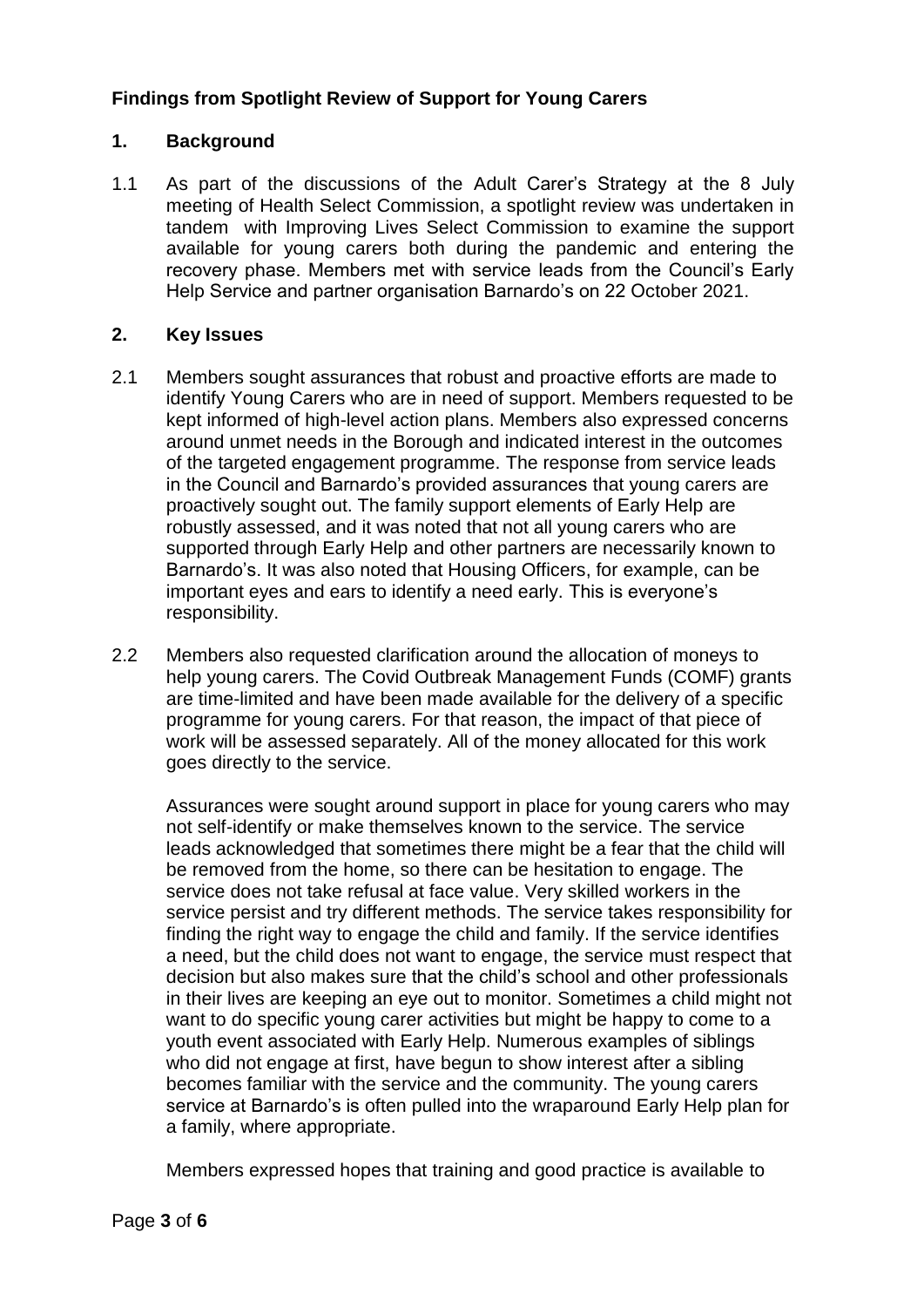contractors recognise a young carer who may need help. The response from leads confirmed that trainings have been delivered to various council contractors such as Mears, to spread the message that safeguarding is everyone's business. Following on from these trainings, several situations where concerns were flagged early resulted in significant positive outcomes.

Members also further inquired around the plan for young carers who age out of the service age group as they become adults. The response from leads acknowledged that the best time to help a young person prepare for what will happen when they turn 18 is when they are 16 or 17. Assurances were provided that pathway exists for the most vulnerable young people as they turn 18, but there remains a gap in data around the journey of young carers who become young adults. Without a cohort of young people who have agreed to contribute to this research, this will continue be an area of unknowns.

What support is available to help the young carers be able to access employment skills, training, and higher education. Liaison with local universities, particularly Rotherham and Sheffield Hallam campuses, has been very positive, with focus group weekends available to the young people to familiarise them with the environment and other carers who are university students and prospective students. However, limitations remain for young people who wish to pursue education but are limited to a short radius from home because of their caring responsibilities. For many young carers, options further afield would be out of reach.

Assurances were requested that teachers and other professionals such as GPs are trained and supported to identify a need. The response noted that the service liaises with link workers in schools according to the school's unique framework. This supports teachers and safeguarding leads in schools to be able to receive that information. As restrictions have eased, professionals are spending more time with young people and referrals are rising.

Assurances were sought around the provision of face-to-face support during COVID-19. The response noted the impact of restrictions on face-to-face activities, such as only one child being allowed to be transported per car journey. These precautions were especially important because many of the young people have a vulnerable family member. Home visits were conducted during the pandemic, although some young carers chose to suspend these, and community events were held but not in the large numbers as in the past.

Clarification was requested around the process for getting support for a mental health need that has been identified. Barnardo's does not attempt to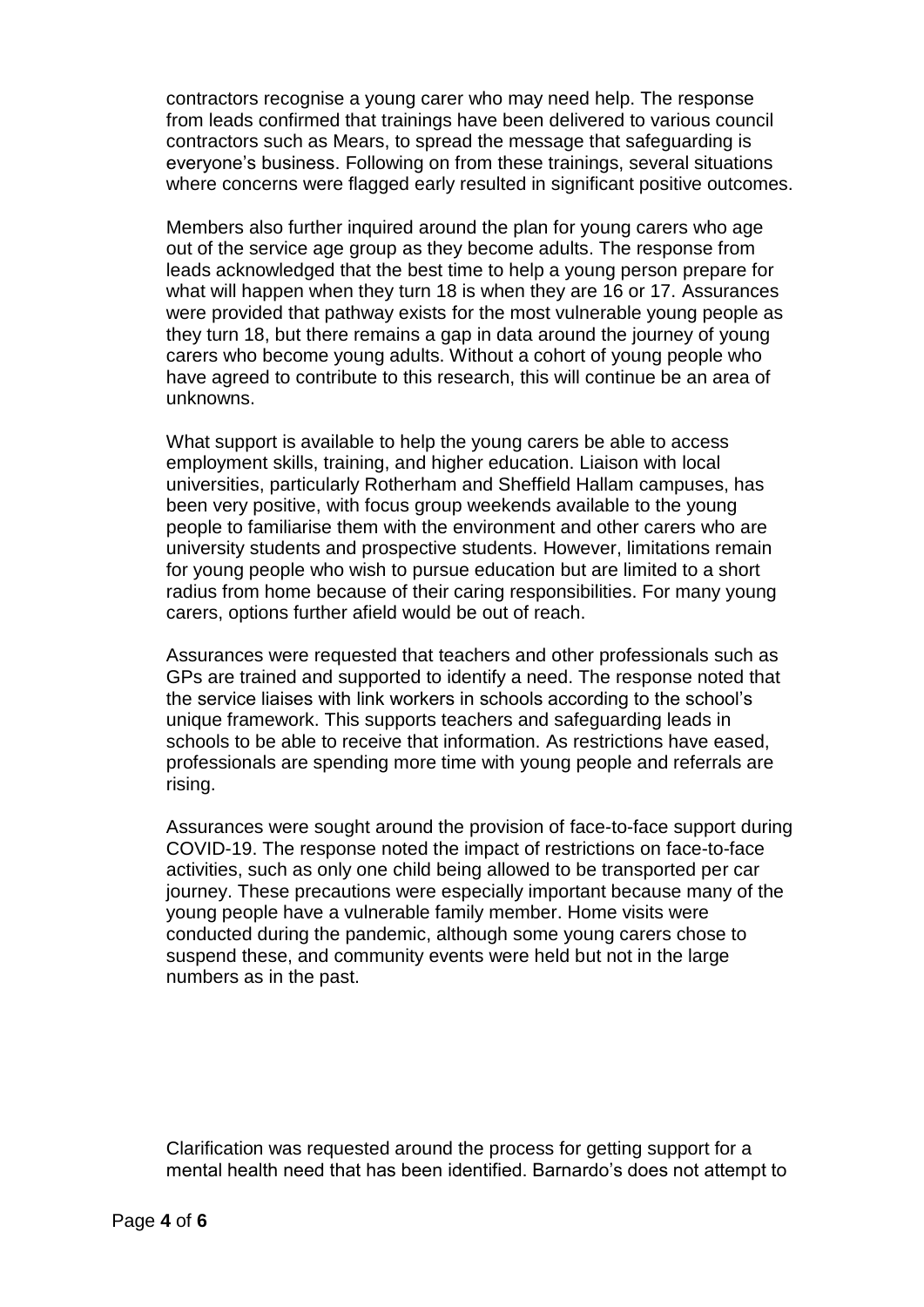tackle significant mental health problems; they coordinate the referral to Child and Adolescent Mental Health Services (CAMHS) to give the right support. On a day-to-day basis, the work focusses on issues like selfesteem, stress, anger, and relaxation. These are tailored to the needs of the individual child based on what the young people feed back that works for them, and these sessions are not time-limited.

## **3. Options considered and recommended proposal**

3.1 Recommendations were generated by Members and derived from discussion during the Q&A session with service leads.

### **4. Consultation on proposal**

4.1 Members have regard to the expressed views of their constituents in their formulation of scrutiny priorities and lines of inquiry. Recommendations from scrutiny are produced as outcomes of consultation with Members in their role as elected representatives of Rotherham residents.

### **5.0 Legal Advice and Implications**

5.1 There are no legal implications arising from this report.

### **6 Human Resources Advice and Implications**

6.1 There are no human resources implications arising from this report.

### **7. Implications for Children and Young People and Vulnerable Adults**

7.1 The implications for children, young people and vulnerable adults are set out in the main body of the report.

### **8. Equalities and Human Rights Advice and Implications**

8.1 Furthering equalities and human rights is an objective of scrutiny; therefore, Members give consideration to equalities in the development of scrutiny work programmes, lines of inquiry and in their derivation of recommendations designed to improve the delivery of council services for residents.

### **9. Implications for CO<sup>2</sup> Emissions and Climate Change**

9.1 There are no climate or emissions implications associated with this report.

#### **10. Implications for Partners**

10.1 Implications for partners are set out in the main sections of the report.

## **11. Risks and Mitigation**